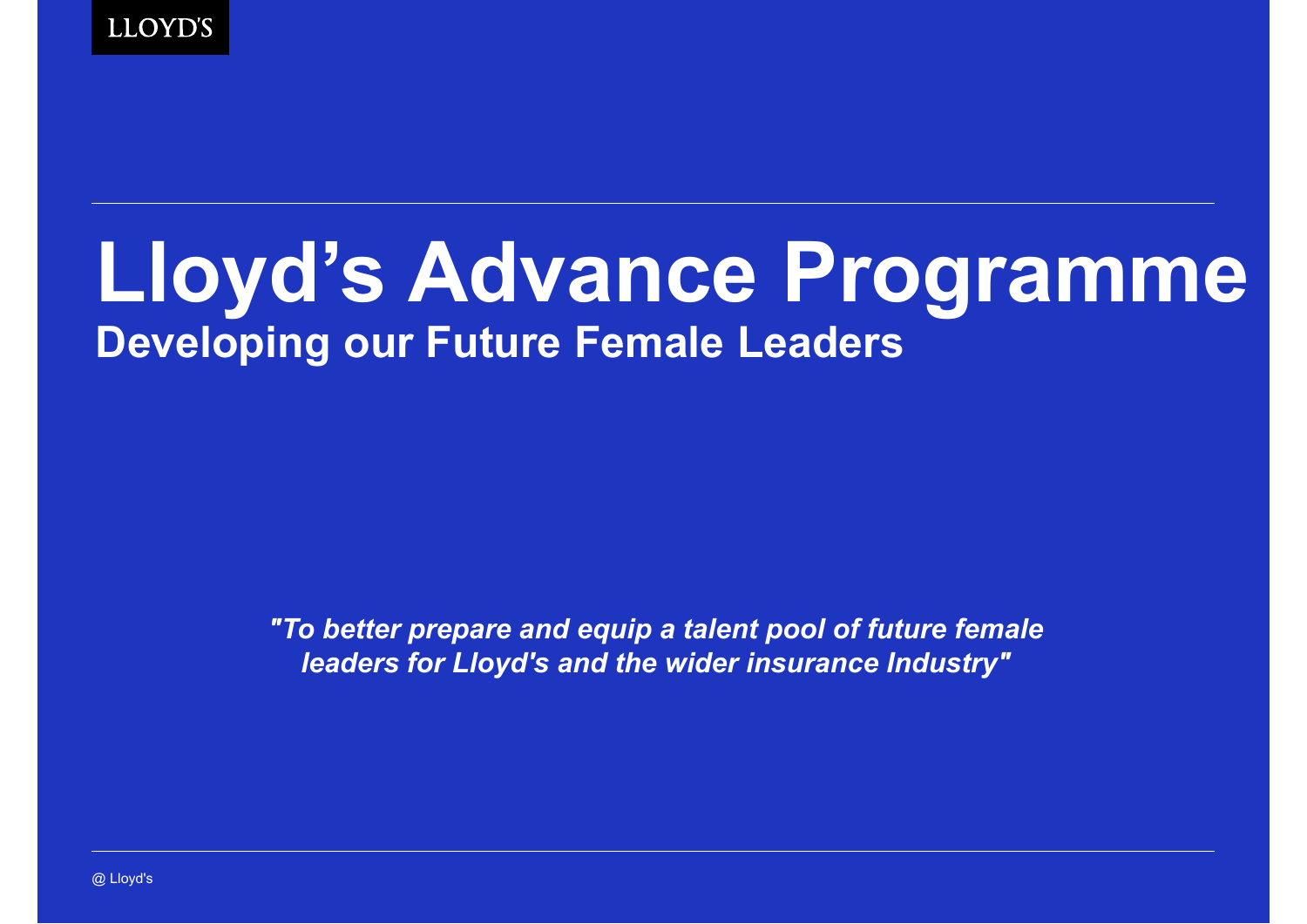### **Advance** - **Developing our future female leaders The Business Case**

**At Lloyd's our strength lies in the diversity of our people. Their talent means we continue to innovate and provide insurance that supports the economic growth and resilience of communities, cities and countries, enabling human progress.**

Lloyd's is committed to closing the gender pay gap by working to increase the number of women taking up senior roles across the Corporation, and improve the gender and broader diversity balance across all levels.

Commitment to improving gender diversity has increased over the past few years, data shows that an equal number of men and women are represented at the entry levels, however this representation does not translate at the senior level.

**"Data shows that an equal number of men and women are represented at the entry levels, however this representation does not translate at the senior level."**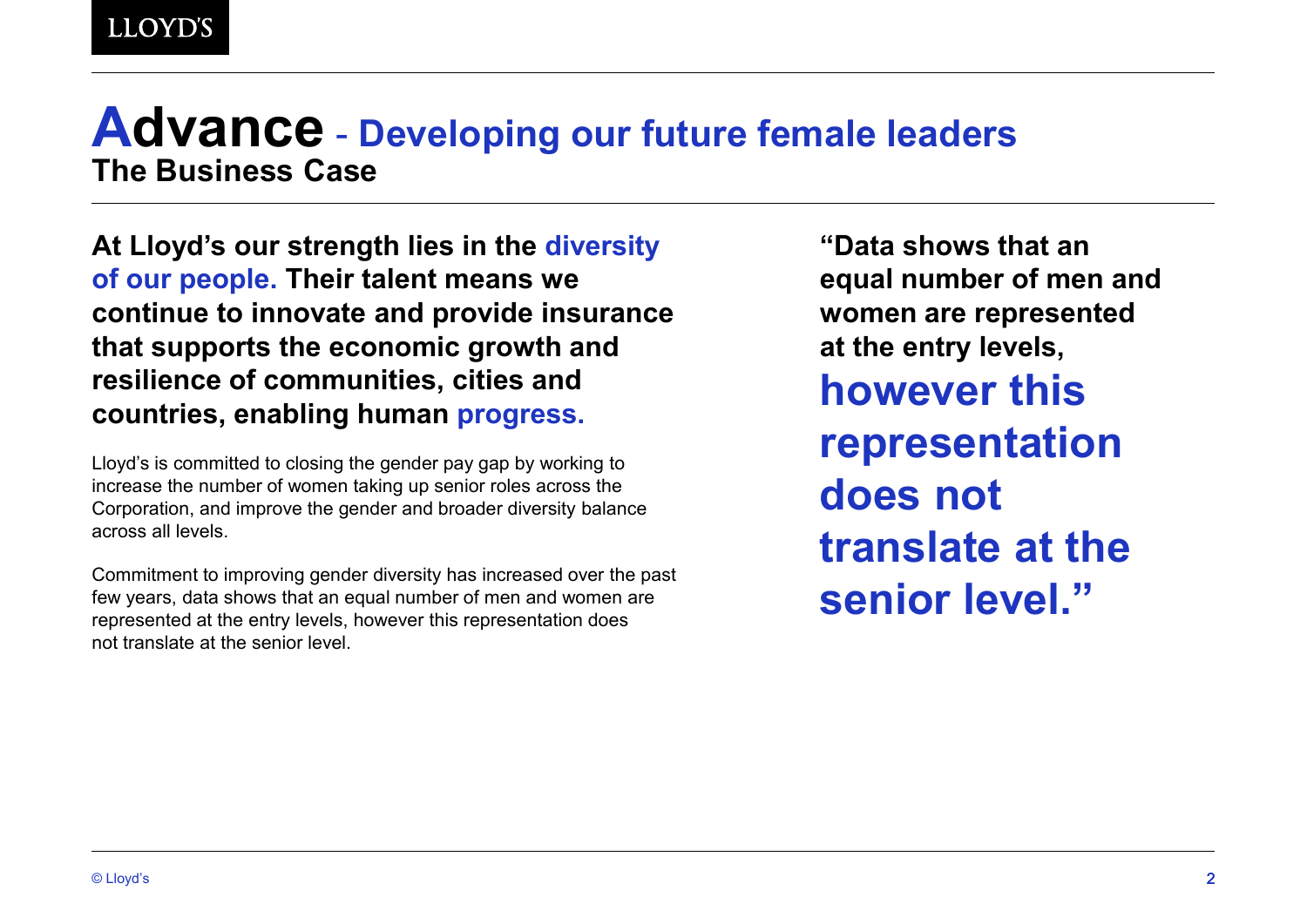# **Advance Programme Objective**

**The Advance programme aims to improve the pipeline of women within the Corporation and the Industry, through a modular based development programme targeted at women identified as future leaders.**

Aligned with the Lloyd's Leadership Profile this programme will support participants to develop personal attributes, capabilities and networks required to advance their careers as future leaders.

Advance will bring together a community of future female leaders from across the Corporation and the Industry, providing targeted development, access to experts and role models and on-going networking opportunities aimed at supporting their future careers within the Corporation and the broader Industry.

**"Advance will bring together a community of future female leaders from across the Corporation and the Industry."**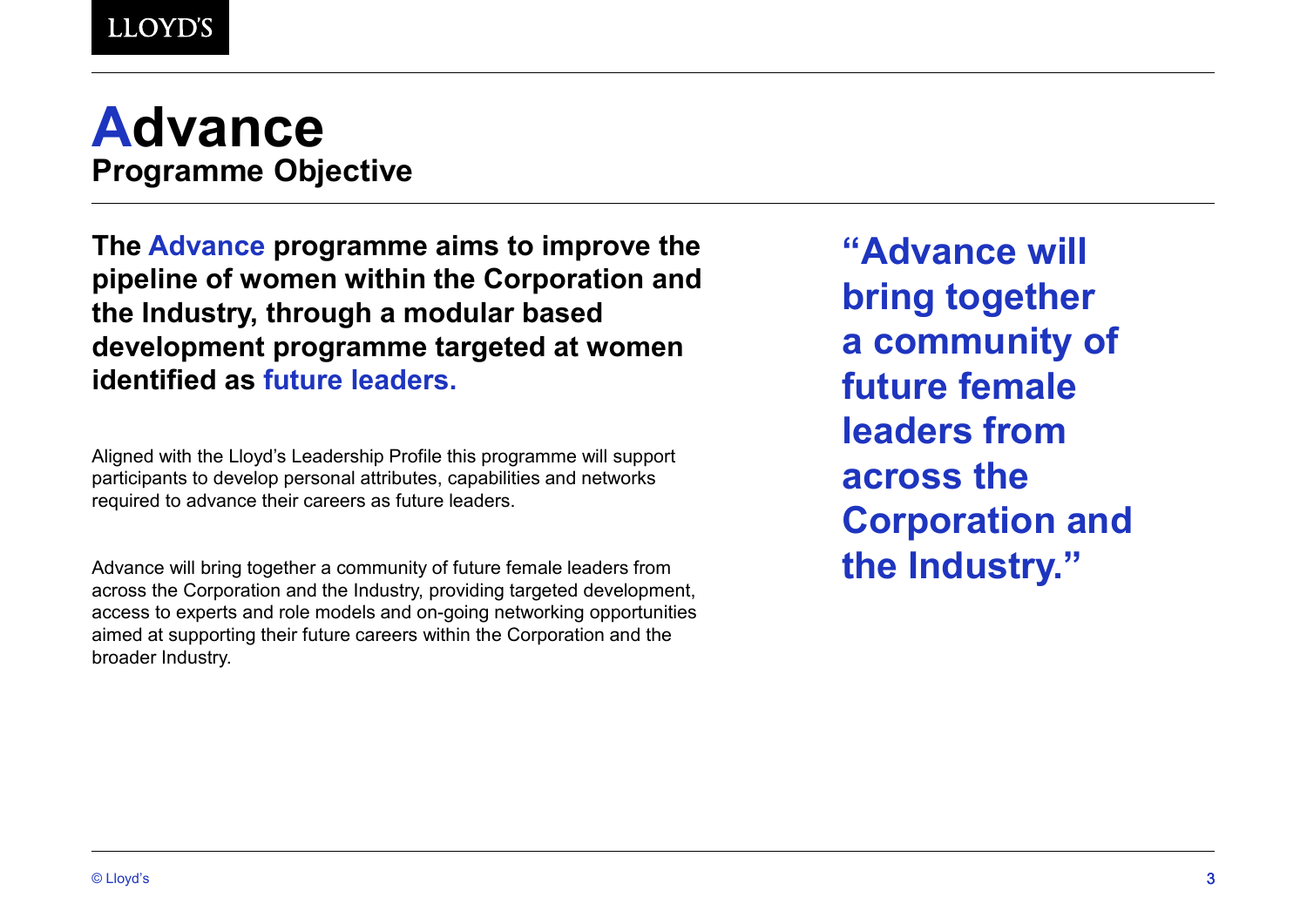# **Advance Benefits - Participants will be able to:**

- Gain additional **personal skills development** NOT normally provided in traditional Leadership programmes
- Expand their network by joining the **Advance Alumni**
- Gain **access to senior leaders** from their own organisation through their sponsor and navigate amongst senior leaders with confidence
- **Manage themselves and their careers** effectively and confidently in a male dominated industry
- Learn from **mentors, sponsors** and female programme facilitators
- Develop greater **confidence** and **capability** from their learning and related actions to apply what they have learned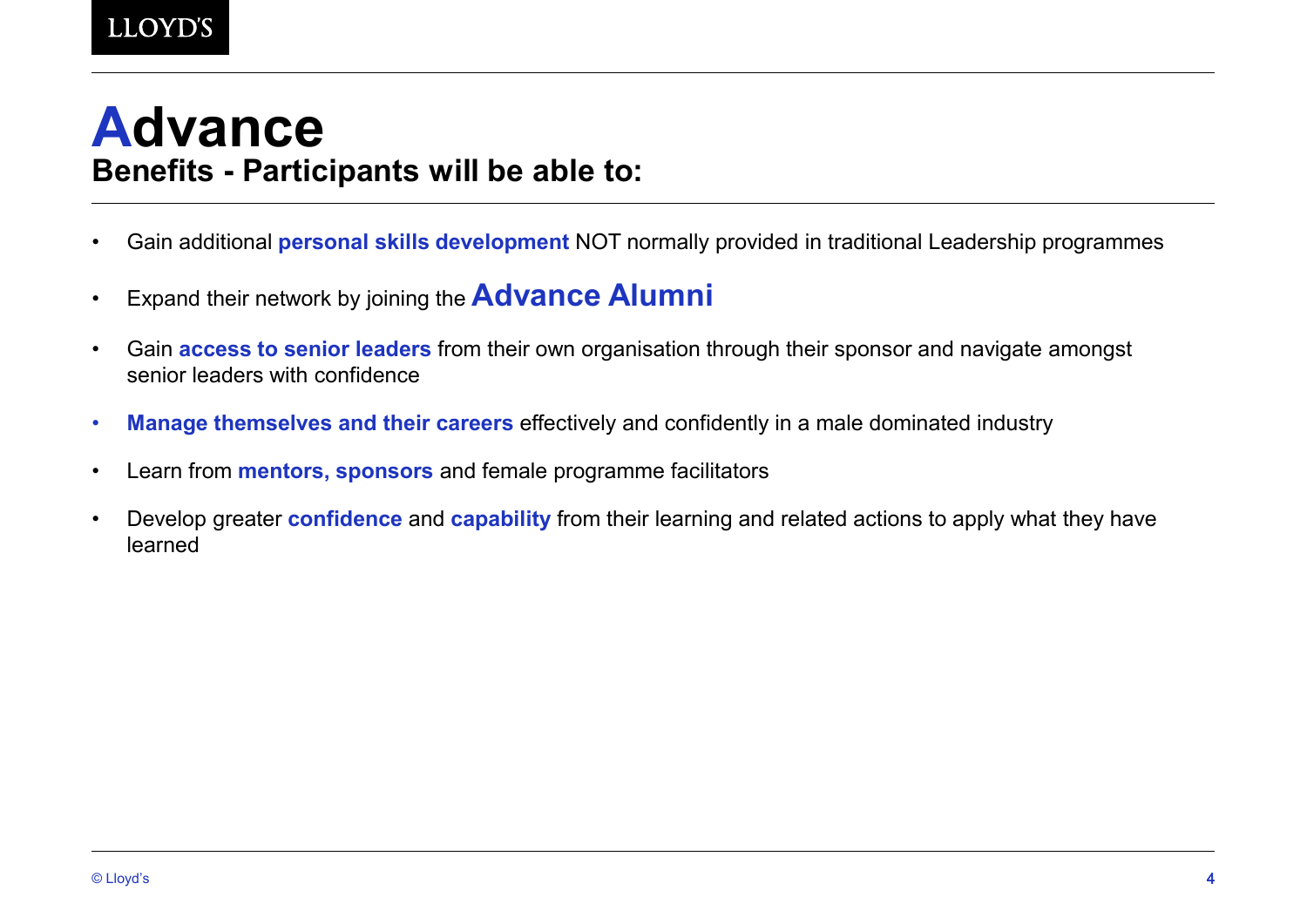# **Advance - Programme Overview**

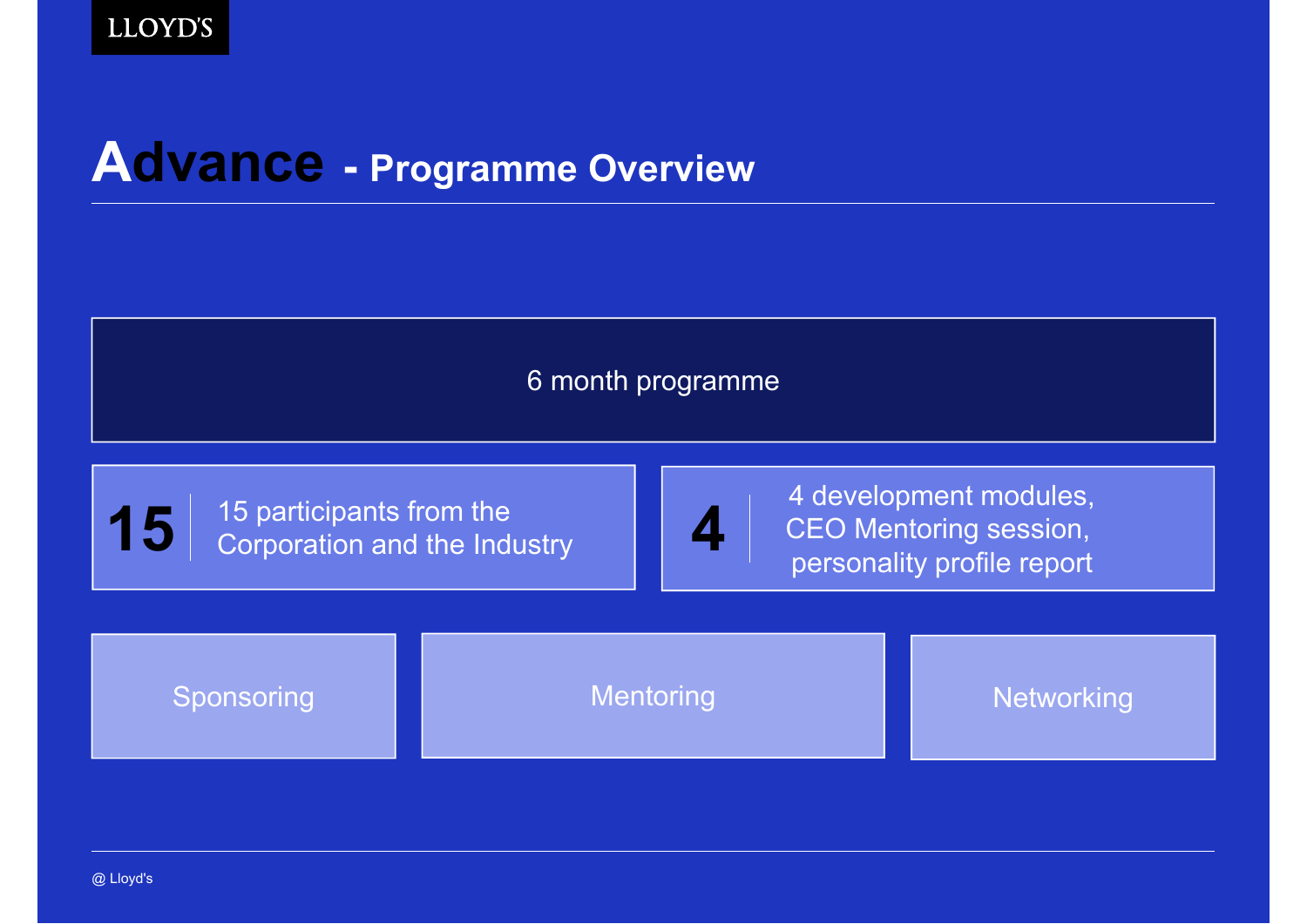## **Advance Programme Overview**

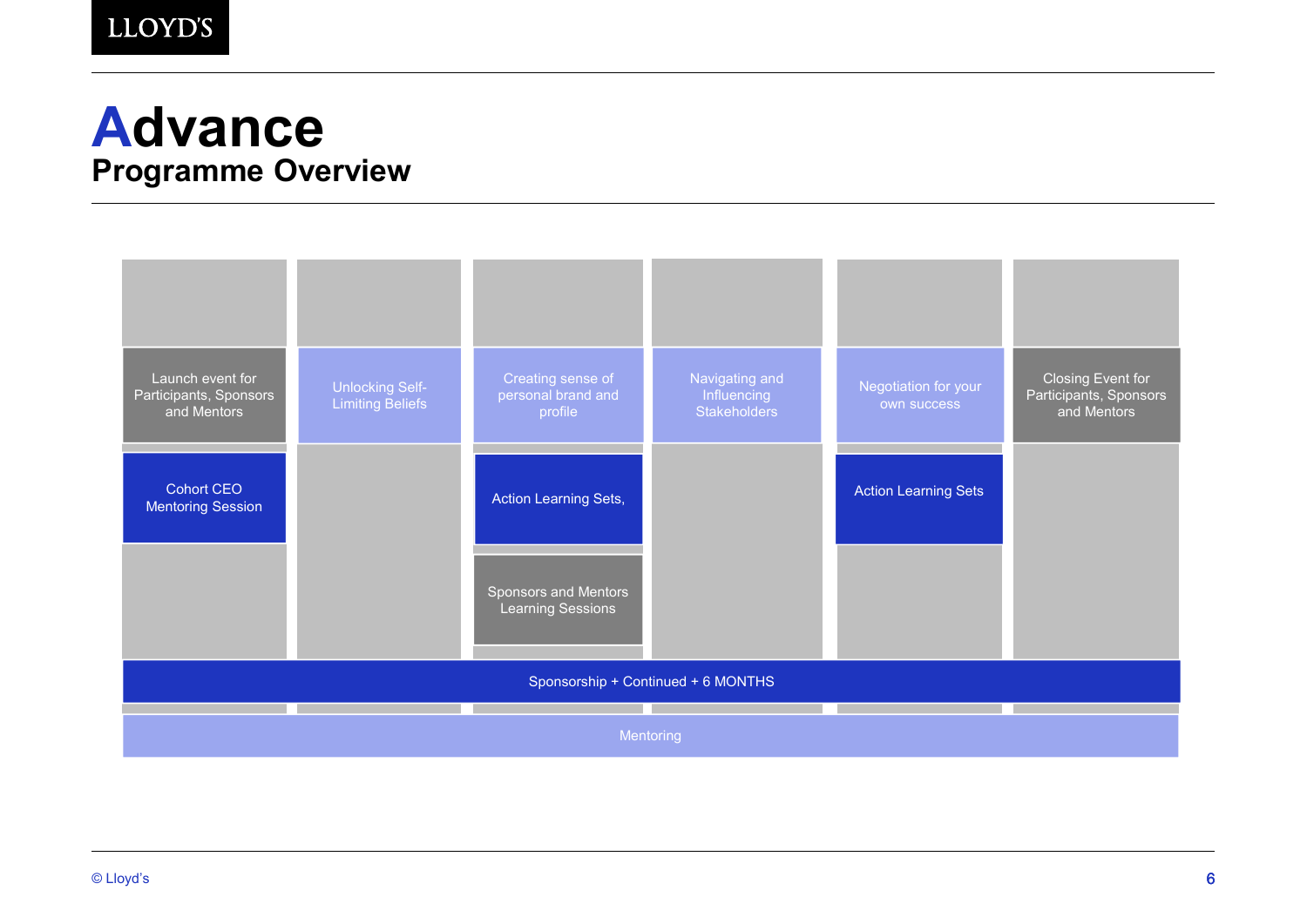# **Advance Learning modules overview**

#### **Unlocking Self-Limiting Beliefs**

On this workshop participants will learn the tools and techniques required to raise awareness over the roots of their limiting beliefs. They will work with practical and realistic tools and real life examples that will enable them to walk away equipped and resilient to overcome any barriers with grit.

#### **Creating sense of personal brand and profile**

This workshop is highly experiential and explores what your personal brand is from the perspective of Body, Emotion and Language. There is individual feedback for every participant.

#### **Influencing and Navigating Stakeholders**

This session will ensure you know who your key stakeholders are, where you need to build new relationships and will take you behind the scenes of influence, equipping you with the skills you need to master to succeed.

#### **Negotiating for Your Own Success**

This session will look at the core aspects of negotiation and share a practical and highly effective process, together with the skills needed at each phase, to help you prepare and execute those critical career negotiations.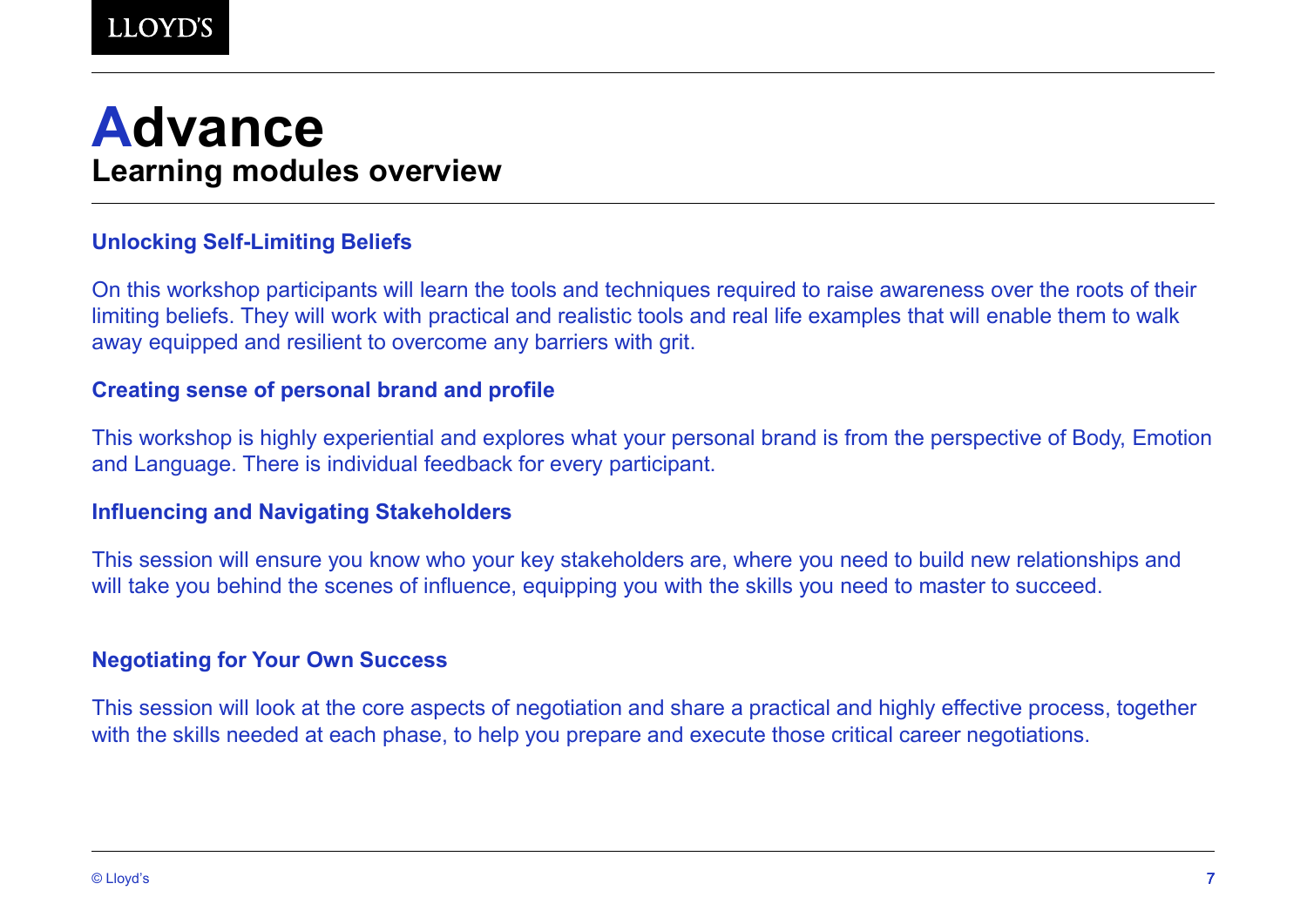

### **Measured at 6 months (and 12 months) after the conclusion of the programme. It will consist of feedback on several levels, including:**

**Progress feedback after 6 additional months of sponsorship and mentoring** 

**Participants are using the knowledge, tools and techniques learned to progress their performance and career** 

**Participants are successfully engaging with and navigating amongst senior leaders with more confidence and effectiveness** 

**Participants are successfully engaging with and navigating amongst senior leaders with more confidence and effectiveness** 

**Participants are regularly networking and seeking to build their network**

**Participants have identified and attained role stretch opportunities**

**Participants are seeking and influencing to, or have achieved a career progression move**

**Increased retention of female participants within the Corporation and the Industry**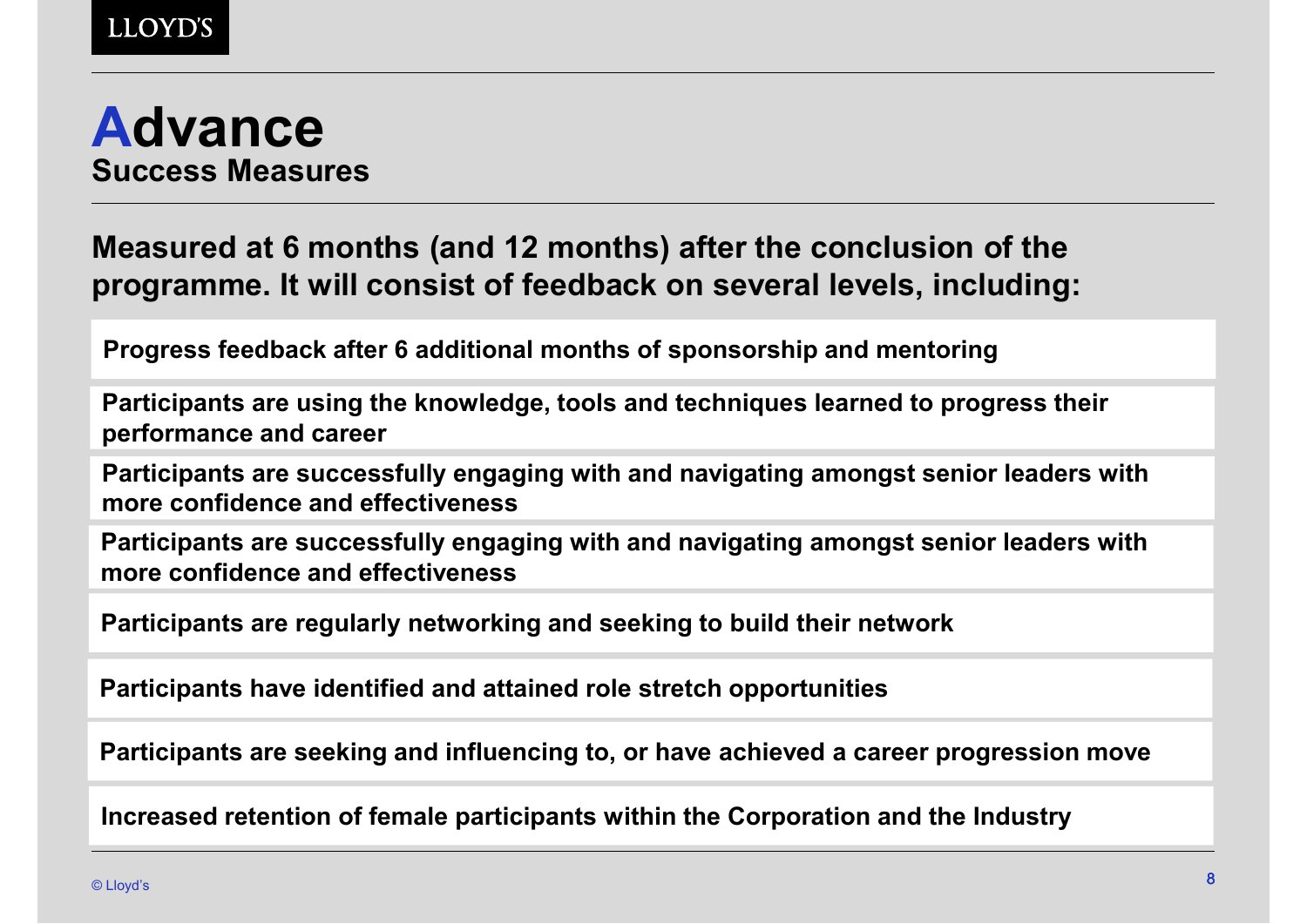## **Advance**

### **Roles and commitments**

#### **Participant**

Role – To attend **all of the programme development events** and to work closely with your Sponsor and Mentor to develop your capability, grow your network and career potential as a future leader.

- Own your learning, choose specific actions to apply what you learn.
- Contribute your experiences, be open to learning from other cohort members.
- Schedule meetings and own the relationship with your mentor and sponsor.
- Engage with your mentor to learn from their experiences.
- Engage with your sponsor to broaden your access, connections, opportunities to attend events, and engage with a wider network of leaders.
- Partner with your line manager to apply your learning and stretch yourself to prepare for more senior level opportunities.
- Own your career path. Take advice, gain support as you have these experiences.

**Sponsor**

Role - Work closely with your participant, meeting face-to-face on a monthly basis to understand her strengths and career aspirations; and leverage your networks and position to create new career opportunities. Attend the Launch event, Mid-point development event and Closing event (even if you have been a Sponsor before).

- Consider your network and opportunities where you have access to leadership colleagues in your organisation and facilitate access so that your Sponsoree can broaden their network and experience.
- Consider your wider network and events beyond your organisation and facilitate access that could support your Sponsoree.
- Share your experiences as appropriate to help guide them in their career.
- Continue to meet bi-monthly for the 6 months post-programme

#### **Mentor**

Role - Work closely with the participant to whom you will be matched, meeting faceto-face on a monthly basis to understand the areas where she can learn from your guidance and sharing of your experience in order to help her to grow in capability and career potential. Attend the Launch event, Mid-point development event and Closing event (even if you have been a Mentor before).

- Attend Launch Event, Mentor Development Event, Closing Event
- Be generous. Share experiences, lessons learned in your career in the industry, leadership, personal development and other areas as appropriate.
- Continue to meet during the 6 months postprogramme.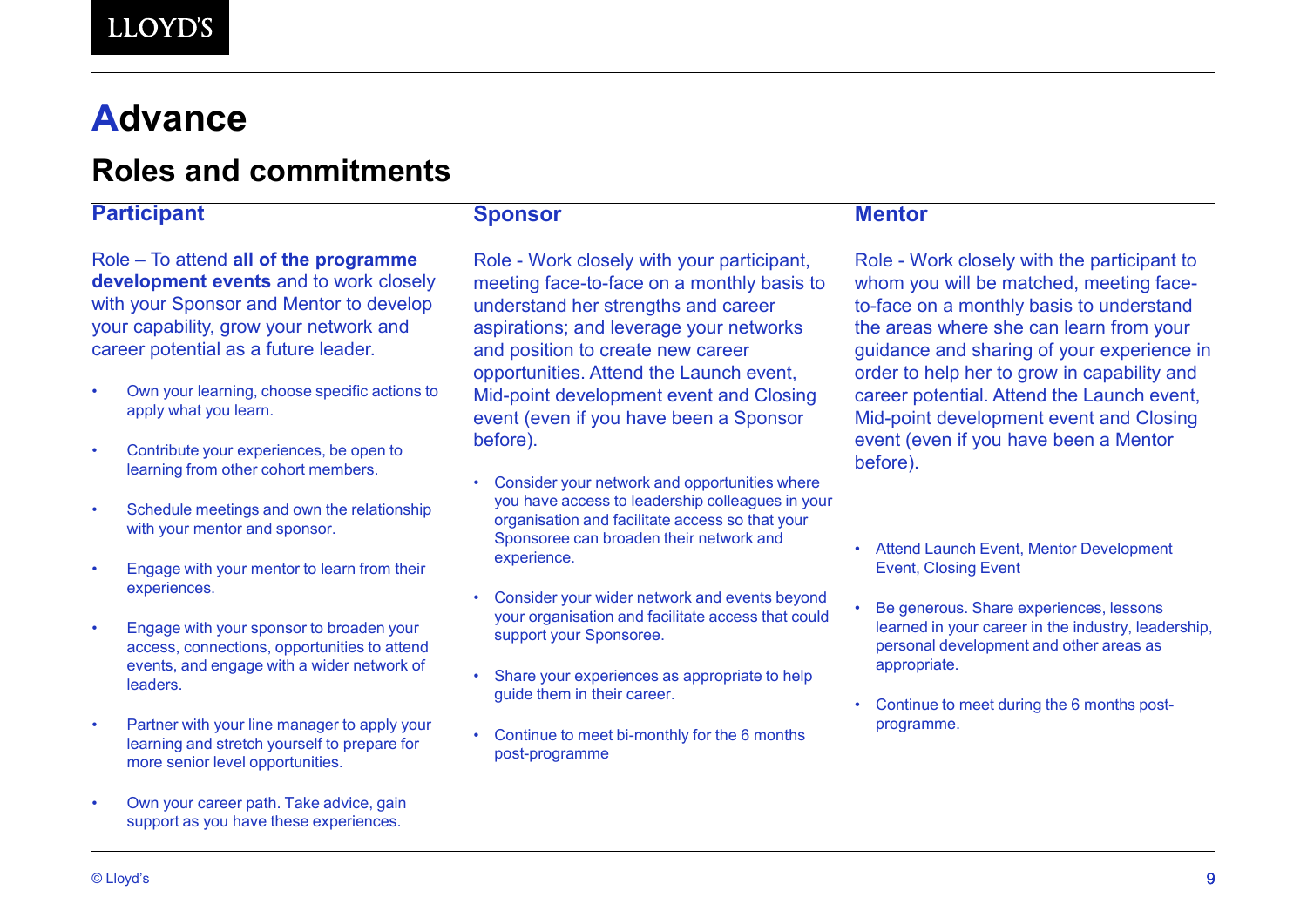# **Advance Programme Costs**

This programme will be charged at TBA per participant.

There will be optional 1:1 feedback and coaching sessions which can be requested over and above that which the programme provides.